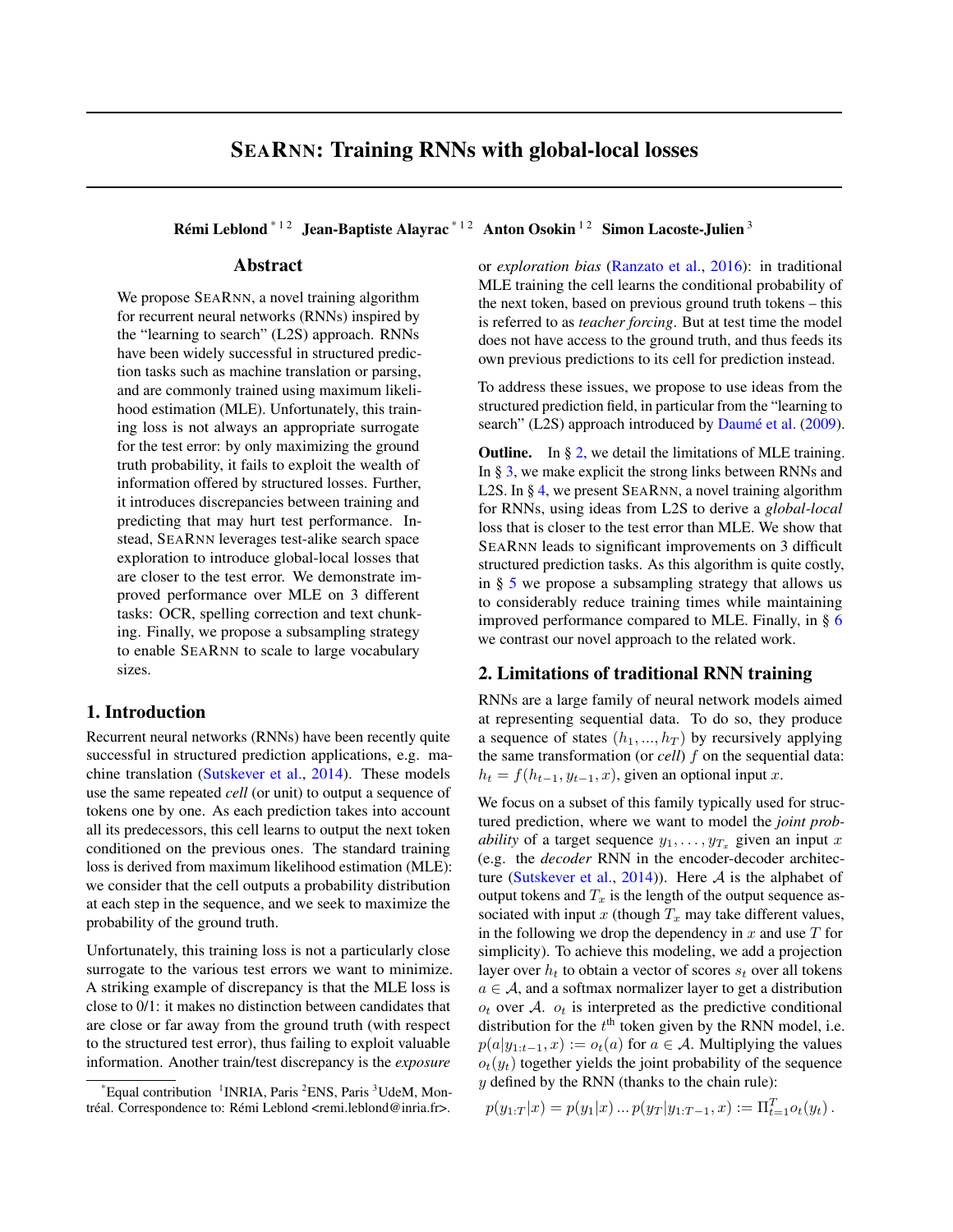<span id="page-1-0"></span>The underlying structure of these RNNs as graphical models is thus the complete graph. To decode, one uses beam search or *greedy* predictions  $\hat{y}_t := \arg \max_{a \in \mathcal{A}} p(a|\hat{y}_{1:t-1}, x)$ .

In the "teacher forcing" regimen, the inputs to the RNN cell are the ground truth tokens (as opposed to its own greedy predictions). We get the probability of each ground truth sequence according to the RNN model, allowing us to derive a training loss from MLE. Although the individual output probabilities are at token level, the MLE loss involves the joint probability (via chain rule) and is thus *sequence level*.

The limitations of MLE training. MLE training suffers from *exposure* or *exploration bias* [\(Ranzato et al.,](#page-3-0) [2016\)](#page-3-0). When training with teacher forcing, the model learns the probabilities of the next tokens conditioned on the ground truth. But at test time, the model does not have access to the ground truth and outputs probabilities are conditioned on its own previous predictions instead. Therefore if the predictions differ from the ground truth, the model continues based on an exploration path it has not seen in training, meaning that it is less likely to make accurate predictions.

The second major issue is the discrepancy between the training loss and the various test errors (e.g. edit distance, F1 score...). Of course, a single surrogate is not likely be a good approximation for all these errors. For example, MLE ignores most of the information given by a structured loss. As it only focuses on maximizing the probability of the ground truth, it does not distinguish between a prediction that is close to the ground truth and one that is far away.

These issues motivate exploring new ways of training RNNs. This field has attracted a lot of interest in the past few years. Contrary to many papers which try to adapt ideas coming from reinforcement learning, we focus on the links we can draw with structured prediction, and in particular with L2S.

# 3. Links between RNNs and L2S

The main idea behind the L2S approach to structured prediction is *reduction*: transforming a complex problem into a simpler one. To achieve this, [Daumé et al.](#page-3-0) [\(2009\)](#page-3-0) propose in their SEARN algorithm to train a shared local classifier to predict each token *sequentially* (conditioned on all inputs and all past tokens), thus searching greedily step by step in a big combinatorial space. A central idea is that tokens can be predicted one at a time, conditioned on their predecessors.

The training procedure is iterative: at the beginning of each round, one uses the current model or policy to build an intermediate *cost-sensitive* dataset to train the shared classifier, where each sample is accompanied by a cost vector containing one entry for each  $a \in \mathcal{A}$ . To obtain these cost vectors, one first applies a *roll-in* strategy to predict all the tokens up to  $T$ , thus building one trajectory (in the search space) per sample. Then, at each time step, one picks arbitrarily each

possible token (diverging from the roll-in trajectory) and continues predicting to finish the modified trajectories using a *roll-out* strategy. Computing the costs of all the obtained sequences yields  $T$  vectors (one per time step) of size  $A$ (the number of tokens) for every sample. Figure [1](#page-2-0) describes a similar process for our SEARNN algorithm.

One then extracts features from the "state" at each time step  $t$  (i.e. the full input and the previous tokens predicted up to  $t$ during the roll-in). Combining the cost vectors to these features yields the intermediary dataset. The original problem is thus reduced to multi-class *cost-sensitive* classification. Once the shared classifier has been fully trained on this new dataset, the policy is updated for the next round.

Roll-in and roll-out strategies. These strategies fulfill different roles. The *roll-in* policy controls what part of the search space the algorithm explores, while the *roll-out* policy determines how the cost of each token is computed. Alternatives for both are explored by [Chang et al.](#page-3-0) [\(2015\)](#page-3-0). The *reference* policy tries to pick the optimal action based on the ground truth. During the roll-in, it corresponds to picking the ground truth. For the roll-out, while an optimal policy is easy to compute in some cases (for the Hamming loss, simply copying the ground truth is optimal), it is often intractable. One then uses a heuristic (for us, the reference policy is always to copy the ground truth for both roll-in and roll-out). The *learned policy* simply uses the current model instead, and the *mixed* policy stochastically combines both. The best strategy when the reference policy is poor is to use a learned roll-in and a mixed roll-out [\(Chang et al.,](#page-3-0) [2015\)](#page-3-0).

Links to RNNs. One can identify the following interesting similarities between a greedy approach to RNNs and L2S. Both models handle sequence labeling problems by outputting tokens recursively, conditioned on past decisions. Further, the RNN "cell" is shared at each time step and can thus also be seen as a shared local classifier that is used to make structured predictions, as in the L2S framework.

However, many differences remain. E.g., while there is a clear equivalent to the roll-in strategy in RNNs, i.e. the decision to train with or without teacher forcing, there are no roll-outs in standard RNN training. Can we use ideas coming from L2S – which leverages structured losses information – to mitigate the issues of MLE training for RNNs?

# 4. Improving RNN training with L2S

We can obtain structured loss information in the same fashion as L2S: through the roll-out policy. While in some structured prediction tasks the "cost-to-go" that the rollout yields is free or easily computable, we are interested in cases where this information is unavailable, and roll-outs are needed to approximate it (e.g. machine translation). This leads to several questions: how can we integrate roll-outs in a RNN? Which training loss do we use to leverage this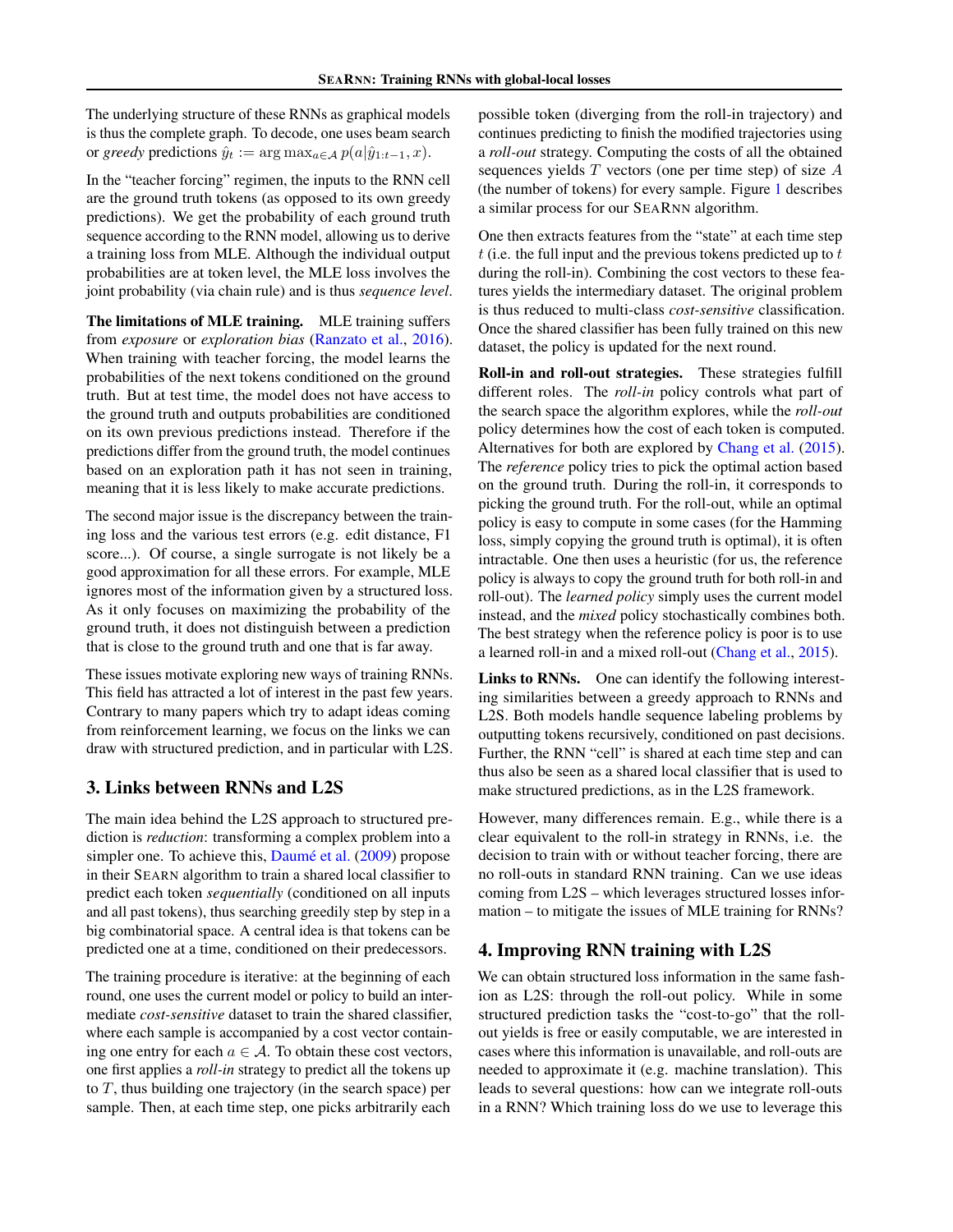<span id="page-2-0"></span>

Figure 1. Illustration of the roll-in/roll-out mechanism used in SEARNN. To define a *cost sensitive loss* to train the network we need a vector of costs for each cell of the RNN. Here, we show how to obtain the vector of costs for the red cell. First, we use a *roll-in* policy to predict until the red cell. Here, we use the *learned* strategy: the network feeds its own prediction to the next cell. Second, the *roll-out* phase. We feed every possible token (the red letters) to the next cell and let the model predict the full sequence. For each token a, we obtain a predicted sequence  $\hat{y}_a$ . Comparing it to the ground truth sequence y yields the associated cost  $c(a)$ .

added information? Is it computationally tractable?

The SEARNN Algorithm. We borrow from L2S the idea of using a *global* loss for each *local* cell of the RNN. We first compute a *roll-in* trajectory, following a specific roll-in strategy. Then, at each step  $t$  of this trajectory, we compute the costs  $c_t(a)$  associated with each token a, by picking a at step t and then following a *roll-out* strategy to finish the sequence  $\hat{y}_a$ .  $\hat{y}_a$  is compared to the ground truth using the test error itself. We use this information to derive a *cost-sensitive* training loss for each cell. The full process is illustrated in Fig 1. Our losses are *global-local*, as they appear at the local level but contain sequence-level information.

Choosing a multi-class classifier. As the RNN cell can serve as a multi-class classifier, in SEARNN we could use it as our shared classifier, contrary to L2S. Instead, we pick the RNN itself, thus getting a (deep) shared classifier that also learns the features. Arbitrarily picking a token  $a$  during the roll-out phase can be done by emulating the teacher forcing technique: when decisions are fed back, we feed  $a$  to the next cell (instead of the cell's prediction).

Choosing a cost-sensitive loss. The traditional loss in L2S is quite difficult to adapt to as a neural layer. Instead, we simply work with the multi-class classifier encoded by the RNN cell with training losses defined next.

A central idea in L2S is to learn the target tokens the model should aim for. This is more meaningful than blindly aiming for the ground truth, especially when the model deviates from the ground truth trajectory. Following this idea, we define 2 losses at the cell level (the global loss is the sum of the T losses).  $s_t(a)$  is the score output by cell t for token a.

Log-loss (LL). Our first loss is a simple log-loss with the minimal cost action,  $a^* := \arg \min_{a \in \mathcal{A}} c(a)$ , as target:

$$
\mathcal{L}_t(s_t; c_t) = -\log \left( e^{s_t(a^\star)} / \sum_{i=1}^A e^{s_t(i)} \right)
$$

.

It is structurally similar to MLE, which is an advantage from an optimization perspective as RNNs have mostly been

|            |  | MLE                 | roll-in<br>roll-out |                  | LL                   |                    | <b>LLCAS</b>     |                      |                    |  |
|------------|--|---------------------|---------------------|------------------|----------------------|--------------------|------------------|----------------------|--------------------|--|
| Dataset    |  |                     |                     | learned<br>mixed | reference<br>learned | learned<br>learned | learned<br>mixed | reference<br>learned | learned<br>learned |  |
| <b>OCR</b> |  | 2.8                 |                     | 1.9              | 2.5                  | 1.8                | 1.9              | 2.4                  | 1.9                |  |
| CoNLL      |  | 4.2                 |                     | 3.7              | 6.1                  | 5.6                | 5.8              | 5.3                  | 5.1                |  |
| Spelling   |  | 0.3 19.6<br>0.543.0 |                     | 17.8<br>37.3     | 19.5<br>43.3         | 17.9<br>37.5       | 17.7<br>37.1     | 19.6<br>43.3         | 17.7<br>38.2       |  |

Table 1. Comparison of the SEARNN algorithm with MLE for different cost sensitive losses and different roll-in/out strategies.

trained using MLE. Note that when the reference policy is to always copy the ground truth (which is sometimes optimal),  $a^*$  is always the ground truth action. LL with reference roll-in and roll-out is in this case *equivalent* to MLE.

Log-loss with cost-augmented softmax (LLCAS). LL is a bit wasteful with our structured information as we are only exploiting the minimal cost value. To exploit it better, we add the full costs in the exponential, as is standard:

$$
\mathcal{L}_t(s_t; c_t) = -\log \left( e^{s_t(a^*) + c_t(a^*)} / \sum_{i=1}^A e^{s_t(i) + c_t(i)} \right).
$$

The associated gradient update discriminates between tokens based on their costs. It leverages the structured loss information and thus mitigates the 0/1 nature of MLE better.

Optimization. Note that we do not need the test error to be differentiable, as our costs  $c_t(a)$  are fixed when we minimize our training loss. As RNNs are typically trained using stochastic gradient descent, we adopt it by selecting a random mini-batch of samples at each round, instead of the full dataset as in SEARN. We also do a single gradient step with the associated loss (contrary to SEARN where the reduced classifier is fully trained at each round).

Expected benefits. First, our losses leverage the test error, leading to potentially much better surrogates than MLE. Second, our training losses leverage the structured information contained in the computed costs, contrary to MLE which ignores nuances between good and bad candidates. Our hypothesis is that the more complex the error, the more SEARNN improves performance. Third, the exploration bias in teacher forcing can be mitigated by using a "learned" roll-in strategy. Fourth, the loss at each cell is *global*, as the costs are computed on full sequences. This may help with the vanishing gradients problem prevalent in RNN training.

Experiments. We ran SEARNN on an encoder-decoder model on 3 datasets and compared its performance against MLE: the OCR task from [\(Taskar et al.,](#page-3-0) [2003\)](#page-3-0), the CoNNL text chunking task [\(Tjong Kim Sang and Buchholz,](#page-3-0) [2000\)](#page-3-0) and the spelling correction task from [Bahdanau et al.](#page-3-0) [\(2017\)](#page-3-0). For the first two, we use the Hamming error to compute costs, and report the total normalized Hamming error. The third task is to recover correct text from a corrupted version where characters are replaced by random ones with fixed probability. We provide results for two datasets generated with replacement probabilities 0.3 and 0.5. We use the edit distance as our cost. Results are given in Table 1.